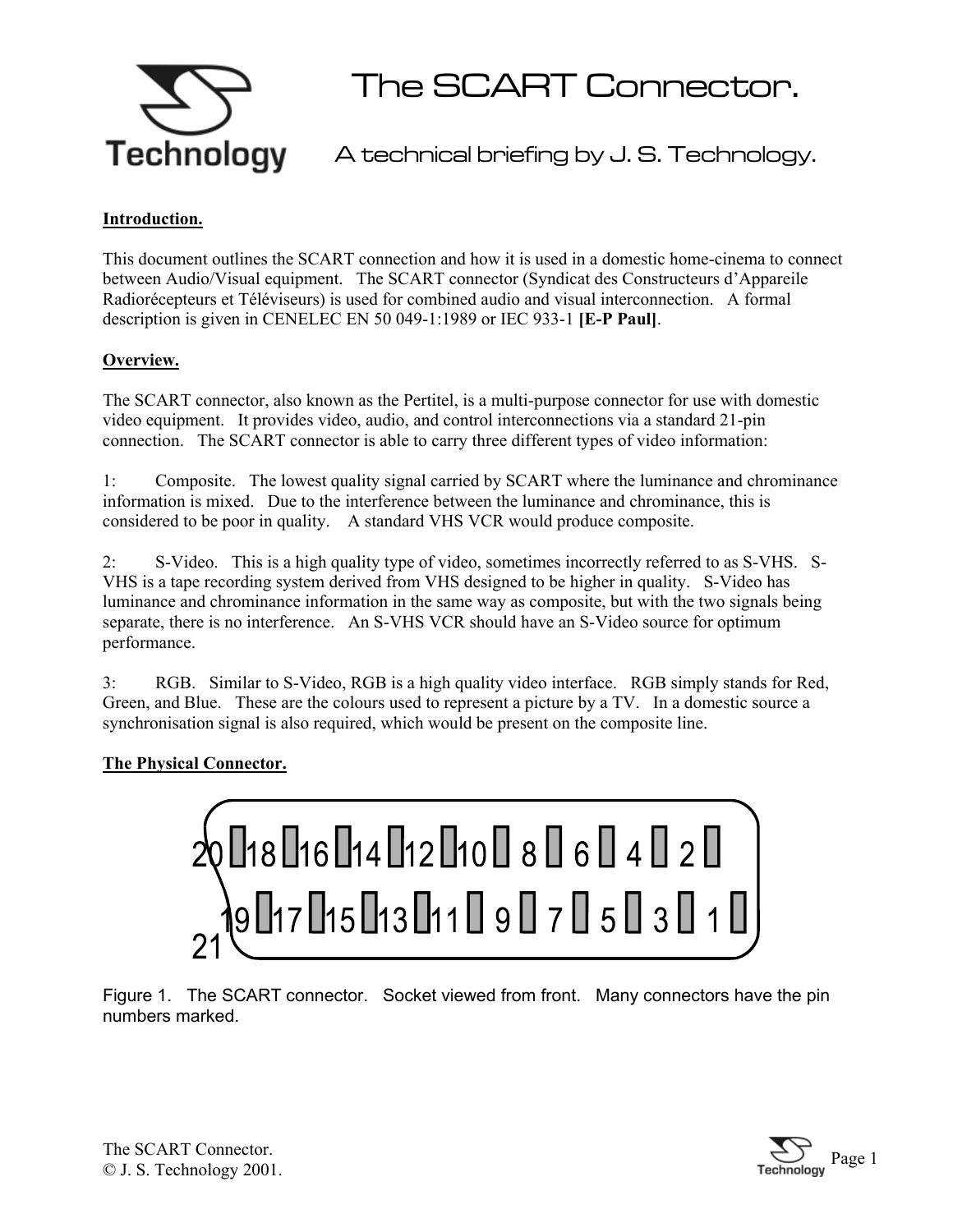# **Pin Identification.**

Composite only connection can be considered to be a subset of RGB where the RGB pins are not used. However, S-Video requires that some be re-used **[BBC, 1998]**. Tables 1 and 2 detail the connections for RGB/Composite and S-Video respectivley.

| Pin Number     | Pin Name                      | Signal Level                                | Impeda                       |
|----------------|-------------------------------|---------------------------------------------|------------------------------|
|                |                               |                                             | nce                          |
|                | Audio Output, Right           | 0.5V RMS                                    | $<$ 1 k $\Omega$             |
| $\overline{2}$ | Audio Input, Right            | 0.5V RMS                                    | $<$ 1 k $\Omega$             |
| 3              | Audio Output, Left            | 0.5V RMS                                    | $<$ 1 k $\Omega$             |
| 4              | Ground, Audio                 |                                             |                              |
| 5              | Ground, Blue                  |                                             |                              |
| 6              | Audio Input, Left             | 0.5V RMS                                    | $<$ 1 k $\Omega$             |
| 7              | <b>Blue Input</b>             | 0.7V                                        | 75 $\Omega$                  |
| 8              | Function Select (A/V Control) | High $(9.5-12V) - A/V$ Mode, Mid $(5-8V) -$ | >10                          |
|                |                               | Wide-screen, Low $(0-2V)$ – TV Mode         | $k\Omega$                    |
| 9              | Ground, Green                 |                                             |                              |
| 10             | Comms Data 2                  |                                             |                              |
| 11             | Green Input                   | 0.7V                                        | $75 \Omega$                  |
| 12             | Comms Data 1                  |                                             |                              |
| 13             | Ground, Red                   |                                             |                              |
| 14             | Ground, blanking              |                                             |                              |
| 15             | Red Input                     | 0.7V                                        | $75 \Omega$                  |
| 16             | <b>RGB</b> switching Control  | High $(1-3V)$ – RGB, Low $(0-0.4)$ –        | $75 \Omega$                  |
|                |                               | Composite                                   |                              |
| 17             | Ground, Video input & output  |                                             | $\overline{\phantom{a}}$     |
| 18             | Ground, RGB Switching control |                                             | $\qquad \qquad \blacksquare$ |
| 19             | Video Output, composite       | 1V including sync                           | $75 \Omega$                  |
| 20             | Video Input, composite        | 1V including sync                           | $75 \Omega$                  |
| 21             | Common Ground, shield         |                                             |                              |

Table 1. RGB/Composite connection details for the SCART connector.

| Pin Number     | Pin Name                      | Signal Level                                | Impeda      |
|----------------|-------------------------------|---------------------------------------------|-------------|
|                |                               |                                             | nce         |
|                | Audio Output, Right           | 0.5V RMS                                    | $1 k\Omega$ |
| $\overline{2}$ | Audio Input, Right            | 0.5V RMS                                    | $1 k\Omega$ |
| 3              | Audio Output, Left            | 0.5V RMS                                    | $1 k\Omega$ |
| $\overline{4}$ | Ground, Audio                 |                                             |             |
| 5              | Ground, Blue                  |                                             |             |
| 6              | Audio Input, Left             | 0.5V RMS                                    | $1 k\Omega$ |
|                | Blue Input                    | 0.7V                                        | $75 \Omega$ |
| 8              | Function Select (A/V Control) | High $(9.5-12V) - A/V$ Mode, Mid $(5-8V) -$ | >10         |
|                |                               | Wide-screen, Low $(0-2V)$ – TV Mode         | $k\Omega$   |
| 9              | Ground, Green                 |                                             |             |
| 10             | Comms Data 2                  |                                             |             |
| 11             |                               |                                             |             |
| 12             | Comms Data 1                  |                                             |             |

The SCART Connector. The SCART Connector.<br>  $\bigotimes$  J. S. Technology 2001.